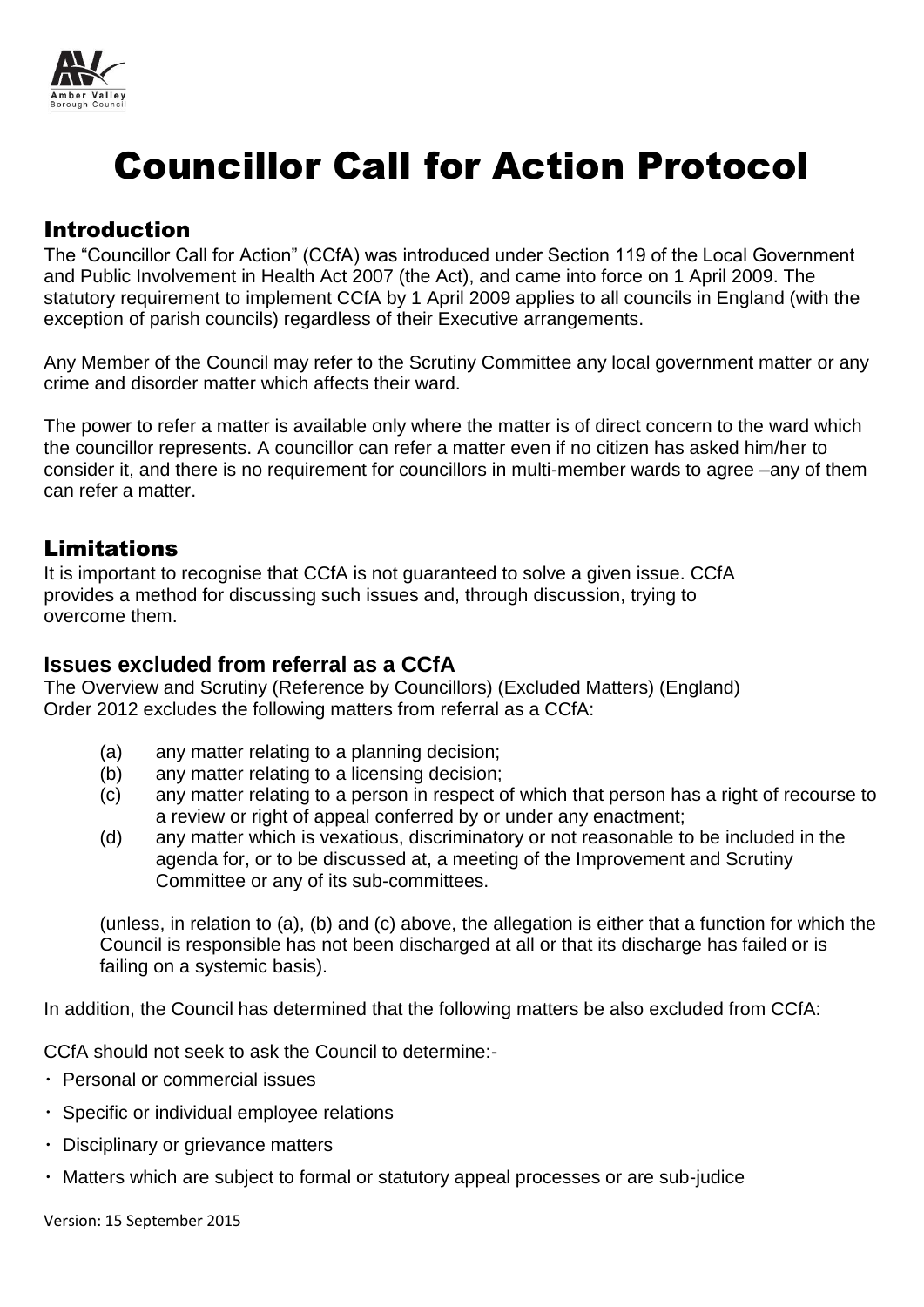- Individual appeal cases, for example, Planning, Licensing applications or appeals
- Decisions of the Standards Committee or Regulatory Committees

CCfA should not contain:

- Offensive, intemperate, inflammatory, sarcastic or provocative language or language to which those reading could reasonably take offence
- False or defamatory statements
- $\cdot$  Information which is protected by a court order
- Commercially sensitive or confidential material
- The names of individuals, or information whereby they may be easily identified, in relation to criminal accusations

CCfA should be submitted in good faith and be decent, honest and respectful.

CCfA will be rejected if defamatory, frivolous or offensive.

During politically sensitive periods, such as before an election, politically controversial material will be restricted.

CCfA which do not follow these guidelines will be considered inadmissible, in which case petitioners will be informed in writing of the reasons why.

CCfA which are the same or substantially similar and which are lodged by or on behalf of the same person or organisation will be considered inadmissible unless more than a year has passed since the original CCfA was considered by the Scrutiny Committee. Advice on admissibility can be obtained from the Public Scrutiny Office whose contact details are provided on the web site. In cases of dispute, the Scrutiny Committee shall decide whether a petition is admissible.

A referral, provided it is not an excluded matter (see above) will ensure that the matter is included on the agenda of the Scrutiny Committee. It is then up to the Committee to decide whether or not to take the matter further.

A referral made to the Scrutiny Committee is seen as being at the end of the CCfA process (**the last resort**) and not the first step.

# Steps to be taken, prior to making a Councillor Call for Action referral

Prior to a Councillor referring a matter as a CCfA to the Scrutiny Committee, a Councillor **must** have tried to resolve the issue/problem themselves using all mechanisms and resources available to them at ward level. Councillors should:

- $\cdot$  If a local crime and disorder matter, raise the issue through the Community Safety Partnership to find a way to resolve the issue.
- Ensure that all relevant partner organisations have been informed of the issue and given enough time to resolve it, for example through formal letters written on behalf of constituents, discussion at public meetings, petitions or communication with local MPs.
- Ensure that all relevant internal potential routes to solution have been followed, for example informal discussions with officers and/or members.
- Ensure that this is not an issue that is currently being or should be pursued via the Council's complaints procedure

Version: 15 September 2015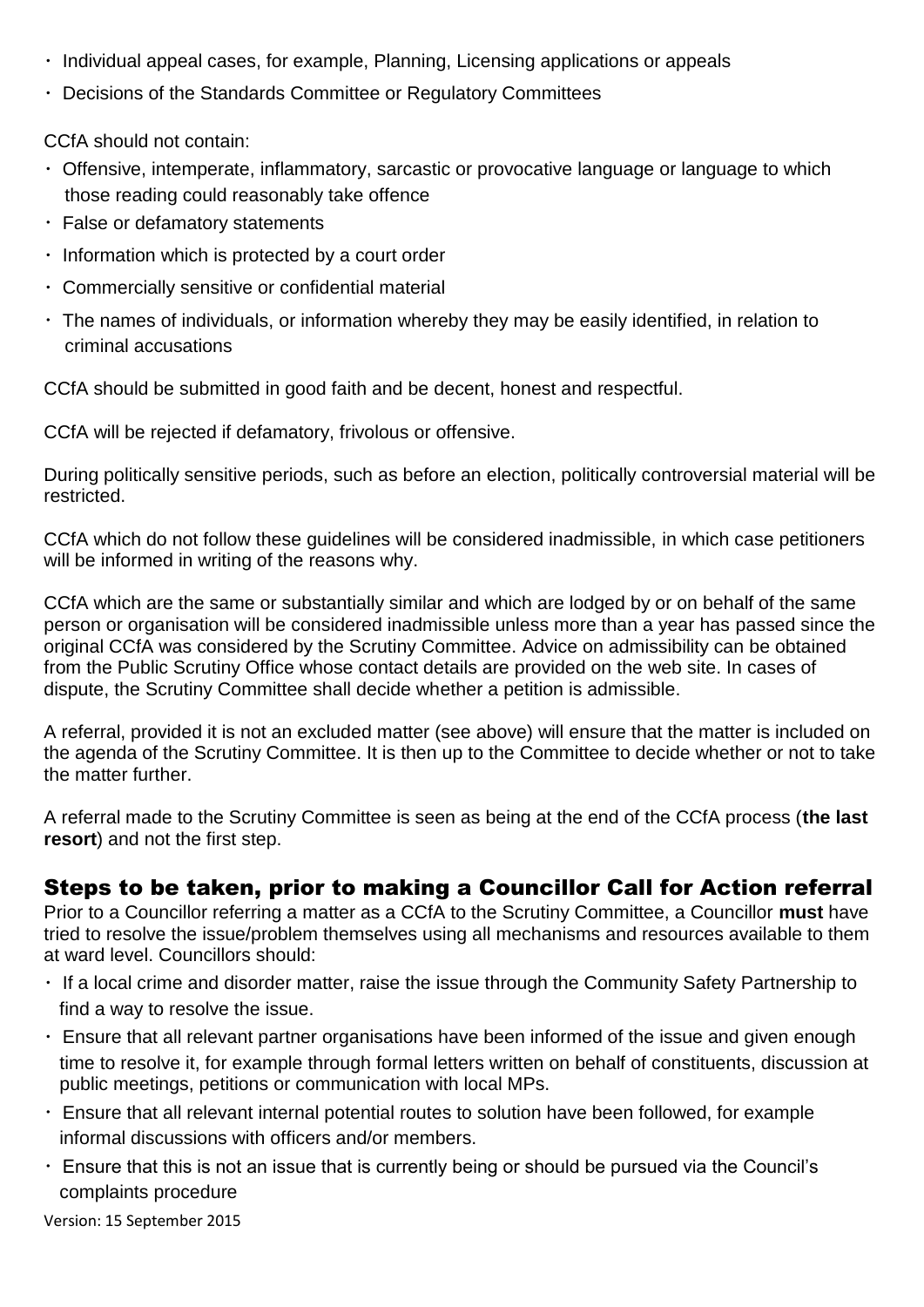# How to make a Councillor Call for Action referral

If the issue/problem is still not resolved, a Member can refer it to the Scrutiny Committee as a "Councillor Call for Action". To do this the Councillor should:

Complete a CCfA Request Form by hand or electronically, outlining what the issue is and what steps have been taken towards a resolution. The request for a CCfA should include:

- The name of the Councillor and ward they represent.
- Title of the CCfA
- Why they think the issue should be looked at by the Scrutiny Committee
- $\cdot$  A brief synopsis of what the main areas of concern are
- What evidence do you have in support of your CCfA?
- Which areas or community groups are affected by the CCfA?
- $\cdot$  What prior action has been undertaken to try and resolve the issue prior to requesting a CCfA?
- $\cdot$  Is the CCfA currently the subject of legal action by any party (to your knowledge) or is being examined by a formal complaints' process?
- Are there any deadlines associated with the CCfA of which the Scrutiny Committee needs to be aware?
- The Public Scrutiny Office will receive the referral form either by post or electronically, log it to track its progress and assess the issue to ensure that it is not a matter excluded from referral to scrutiny.
- The Public Scrutiny Office will inform the Chairman and Vice-Chairman of the Committee that the item will be included on the next Committee agenda.
- The Councillor submitting the CCfA will be invited to attend the meeting of the Scrutiny Committee to speak in connection with the issue.

A successful referral will ensure that the CCfA will be placed on the next agenda of the Scrutiny Committee. The Scrutiny Committee will then decide whether or not to take the matter further.

# Decision of the relevant Scrutiny Committee whether to take the matter further

In deciding whether or not to take the matter further, the Scrutiny Committee will consider:

- $\cdot$  Anything that the Councillor has done in relation to this matter; and
- Representations made by the Councillor as to why the Committee should take the matter up. (Councillors have the option of either presenting their CCfA form without supporting papers or by preparing a report setting out their views. Any reports prepared by councillors would be circulated along with the agenda and other reports for the meeting). *This information will need to take account of the disclosures of exempt information as prescribed in Part 1 of Schedule 12A of the Local Government Act 1972.*

The criteria the Committee will use to decide whether or not to take the matter further include:

Is the Scrutiny Committee satisfied that all reasonable attempts have been made to resolve the issue by the ward councillor? And do the responses

Version: 15 September 2015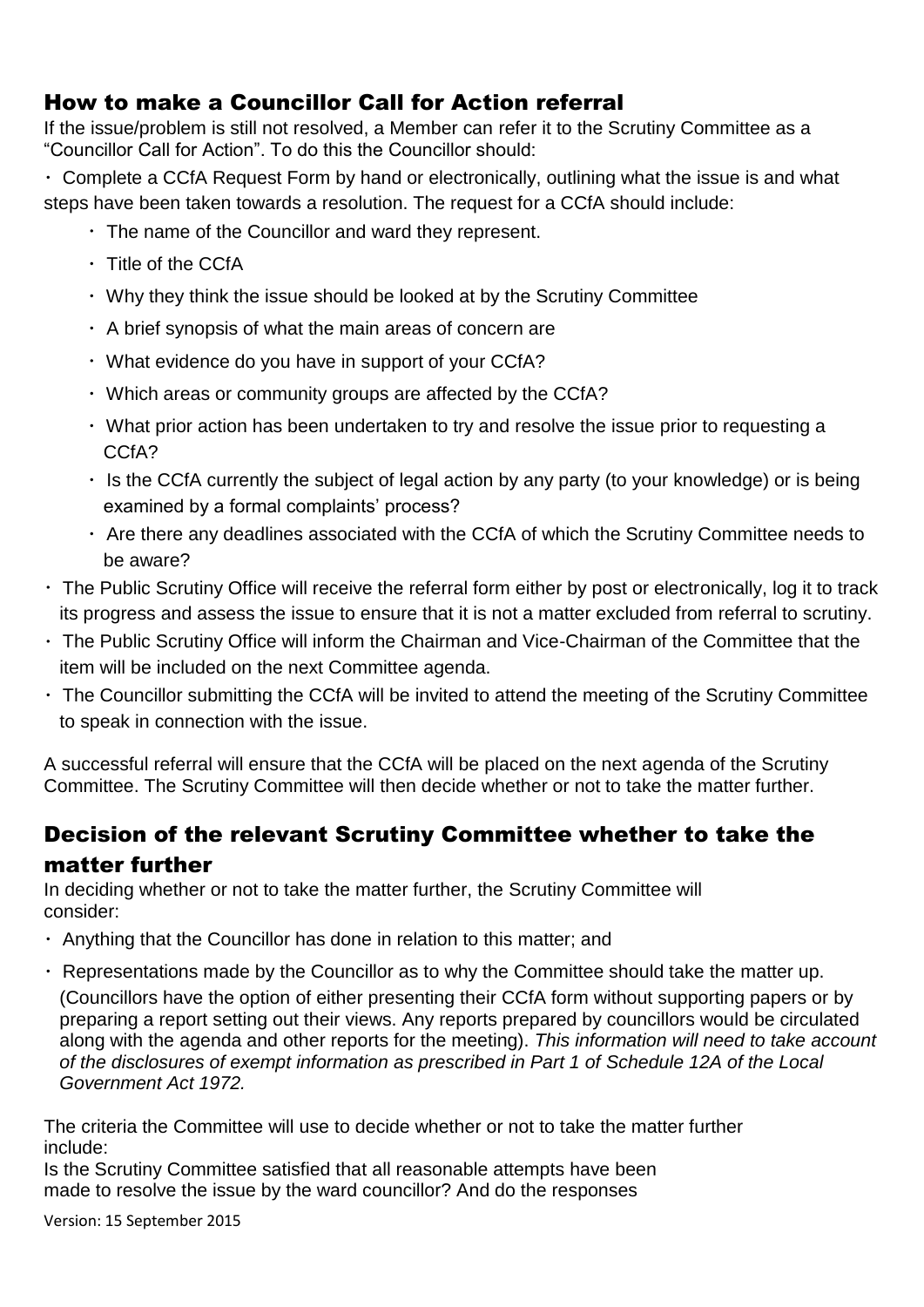received by the referring Councillor demonstrate that the matter is not being progressed?

- $\cdot$  Has the Scrutiny Committee considered a similar issue recently if yes, had the circumstances or evidence changed?
- $\cdot$  Is there a similar or related issue which is the subject of a review on the current work programme? It may be more appropriate to link the new issue to an existing review, rather than hold a separate CCfA hearing. Relevant time pressures on resolving the CCfA should be taken into account.
- Have all relevant service areas or partner organisations been informed and been given enough time to resolve the issue? What response has the Councillor received?
- $\cdot$  Is this a case that is being or should be pursued via the Council's corporate complaints procedure?
- $\cdot$  Is it relating to a "quasi-judicial" matter ordecision such as planning or licensing?
- $\cdot$  Is the issue part of an individual's own personal agenda (an issue of genuine local concern should have an impact on the local community).
- Does the matter referred have the potential for scrutiny to produce recommendations which could realistically be implemented and lead to improvements for anyone living or working in the referring member's ward?

In considering the CCfA, the Scrutiny Committee may invite the Chief Executive, Directors, Assistant Directors or external organisation to discuss the issue with the Committee and answer any questions, if the Committee considers this relevant.

If the Scrutiny Committee decides not to accept the CCfA referral it must inform the Councillor and provide reasons.

If the Scrutiny Committee decides to accept the CCfA referral, it will decide how it intends to take the matter forward and include the CCfA in its work programme. This could include:

### **Before holding a formal hearing:**

- Asking the service area(s)/partner organisation(s) to respond to the CCfA.
- Establishing a Task and Finish Group to undertake a more in depth review.

### **At the formal hearing:**

Asking for further evidence and/or witnesses to be brought to a future meeting then making recommendations to the relevant committee/partner organisation.

# Potential outcomes

Following a formal hearing, there are a number of potential outcomes from the Scrutiny Committee meeting:

- The Scrutiny Committee could determine not to make a report (perhaps because it is not considered the right time to consider a particular issue), with the ward Councillor notified in writing;
- $\cdot$  The Scrutiny Committee could determine that it is a complex issue that requires further investigation and commission a scrutiny review of the issue;
- The Scrutiny Committee could write a report and make recommendations on the CCfA to the Cabinet, Full Council or partner organisation.

Version: 15 September 2015 Once the Scrutiny Committee has completed its work on the CCfA referral, the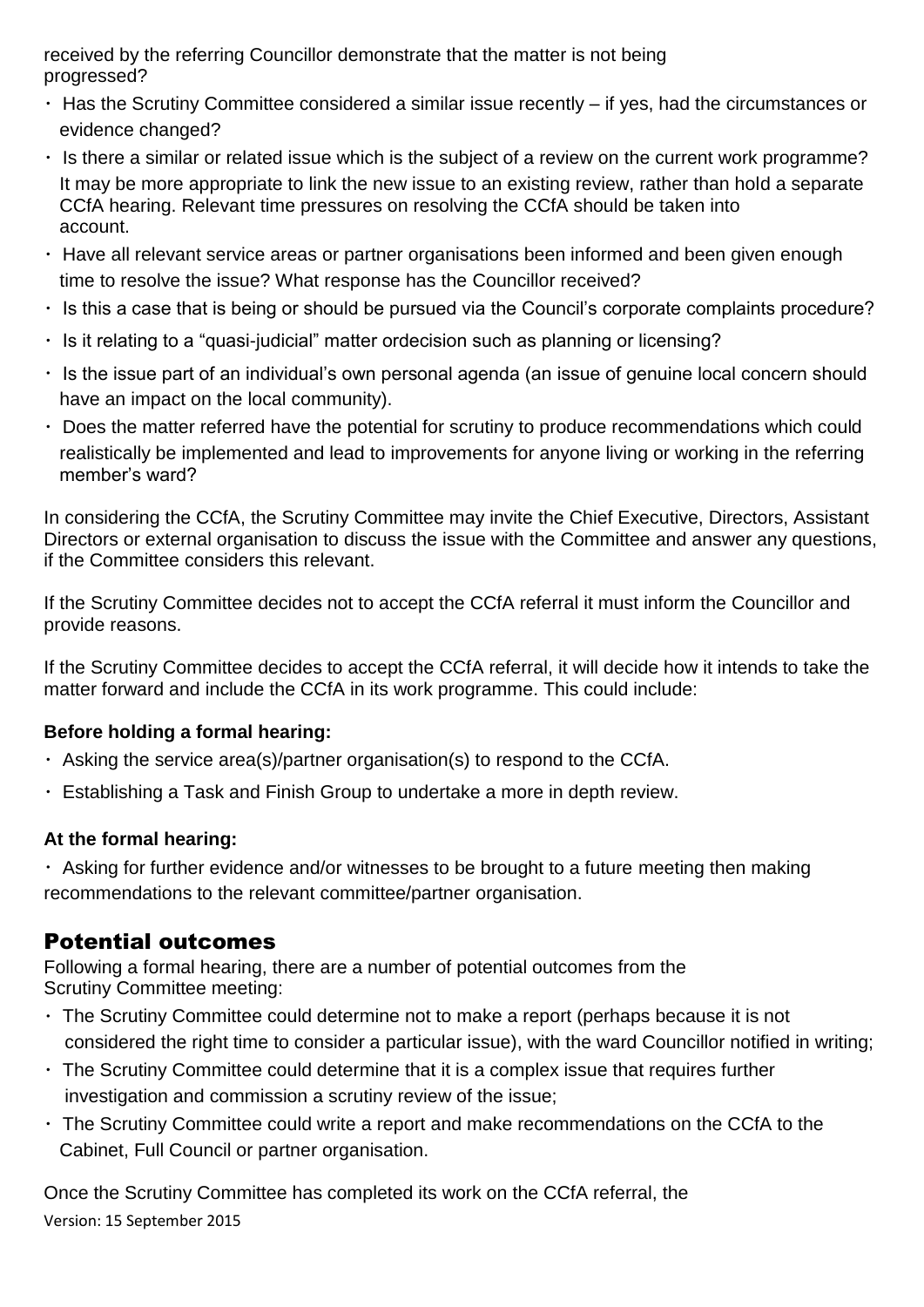member who made the CCfA referral will receive a copy of any report or recommendations made. The reply will also be printed on the Council's website (unless there are reasons why the committee teats the matter as an exempted item and as a result the report will not be made public).

## **Timescales**

Once the CCfA has been assessed as not being a matter which is excluded from referring to scrutiny, the item will be included on the next available Scrutiny Committee agenda.

If the Scrutiny Committee agrees to take the matter forward, the matter will usually be placed as an item on the next available agenda. In exceptional circumstances, for example where there are unavoidable time constraints, a separate meeting may be convened.

Should a CCfA hearing result in recommendations to the Cabinet or Full Council being made, a response to the recommendations, setting out any action it intends to take, within 28 days of the recommendations being placed on an agenda.

Should a CCfA hearing result in recommendations to partner organisation, such organisations will also be requested to make a response to the recommendations, although it must be recognised they are under no legal obligation to do so.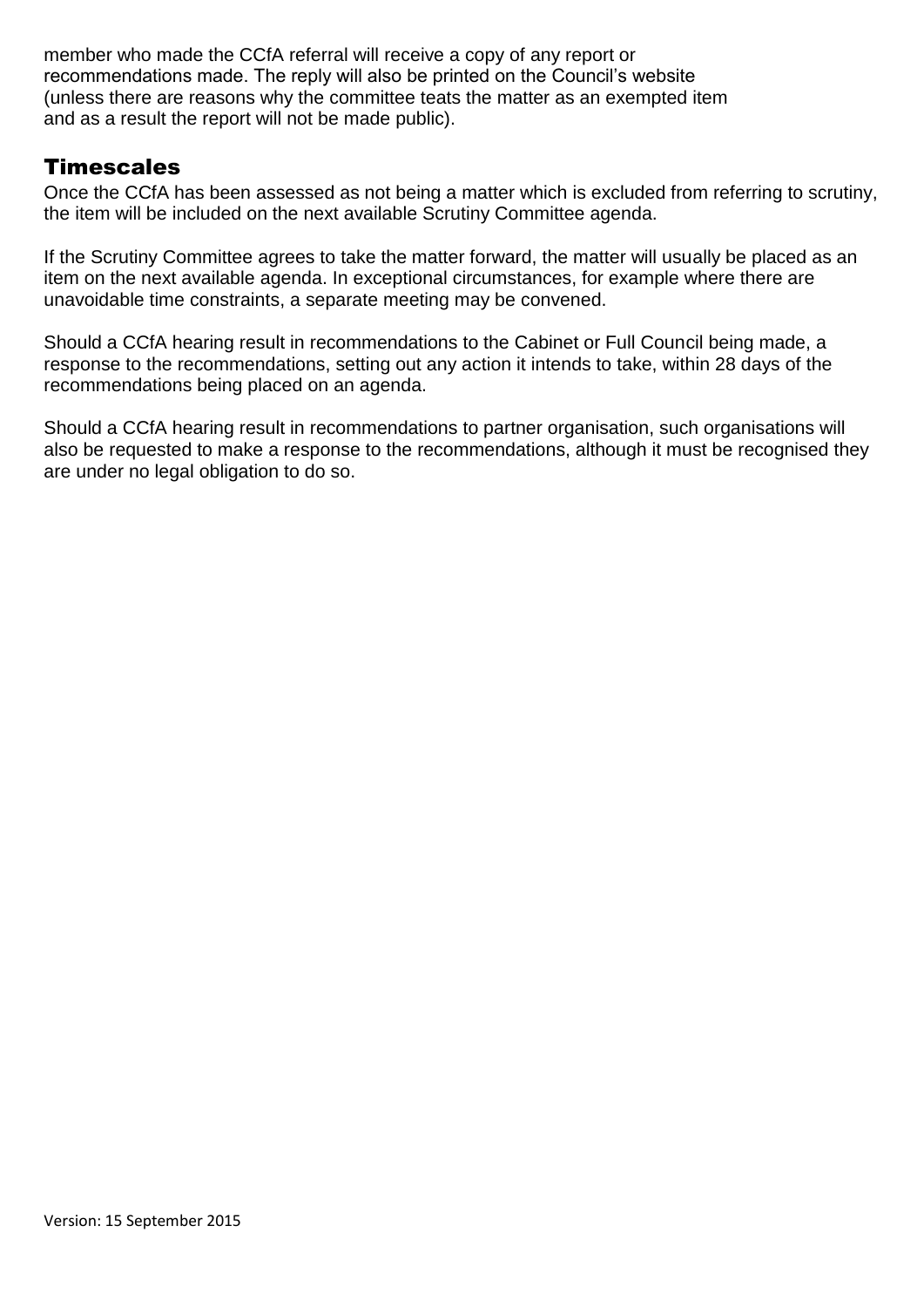# Explanatory Notes

**1 Definition of a local government matter and a local crime and disorder matter:**

Local Government matter: For the purpose of the Act a local government matter, in relation to a member of a local authority is one which:

- $\cdot$  Relates to the discharge of any function of the authority;
- Affects all or part of the electoral area for which the referring member is elected or any person who lives or works in the area (ie it must be specific to a particular locality); and
- $\cdot$  Is not an excluded matter.

Local crime and disorder matter: A local crime and disorder matter, in relation to a member of a local authority, has been defined to mean a matter concerning:

(a) crime and disorder (including in particular forms of crime and disorder that involve anti-social behaviour or other behaviour adversely affecting the local environment); or

(b) the misuse of drugs, alcohol and other substances that affects the electoral area represented by the member, or the people who live or work in that area.

#### **2 Definitions of "vexatious" "persistent" "discriminatory" and "not reasonable"**

Statutory regulations deal with matters that can be excluded from CCfA, stating that "any matter which is vexatious, discriminatory or not reasonable to be included on the agenda for, or to be discussed at, a meeting of the Scrutiny Committee is to be excluded".

#### **Vexatious/Persistent**

Deciding whether a request is vexatious is a flexible balancing exercise, taking into account all the circumstances of the case. There is no rigid test or definition, and it will often be easy to recognise. The key question is whether the request is likely to cause distress, disruption or irritation, without any proper or justified cause.

Issues around persistency are implied by this definition. However, a persistent request may well be entirely valid –it may relate to a systematic problem that has not been effectively resolved. Similarly, a request which some members may regard as vexatious, for political reasons, may actually be entirely reasonable.

CCfAs need to be looked at on their merits, rather than on the basis of who is bringing them, or whether somebody thinks there is an ulterior motive for them being brought.

Where a request for a CCfA is clearly vexatious, detailed reasons for coming to this decision will be given to the Councillor concerned. There could, however, be instances where changes to the scope of the CCfA, or its focus, could make it more acceptable while still meeting the Councillor's requirements.

#### **Discriminatory**

A modern interpretation of the word "discrimination" is provided at Section 45 of the Equality Act 2006, in relation to religion and belief, as follows:

*A person (A) discriminates against another (B) if on the grounds of the religion or belief of B or of any other person except A, A treats B less favourably than he treats others. This definition can easily be*